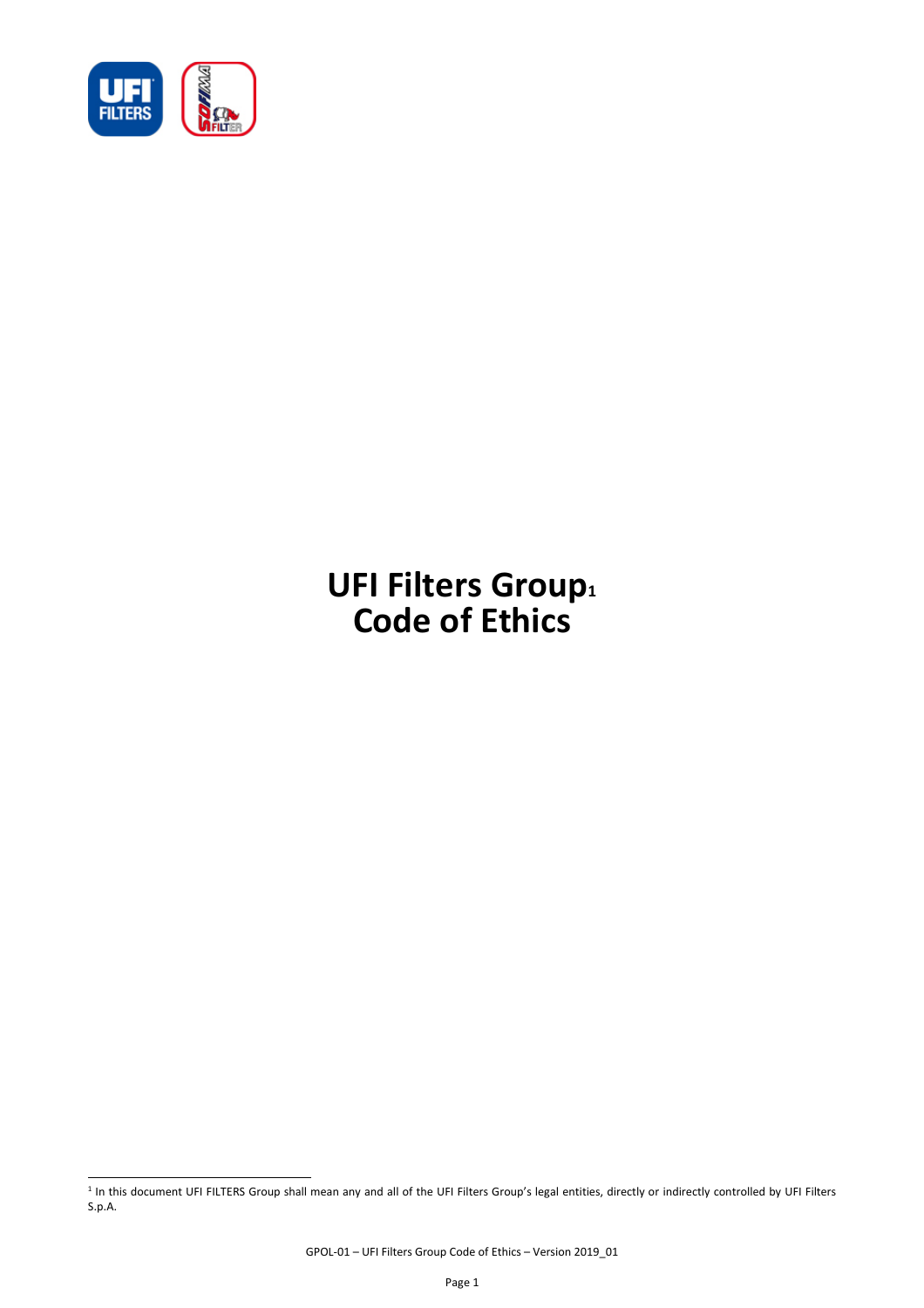

# **CONTENTS**

| 1.  | Introduction to the Code of Ethics                                 | Pag. | 3  |
|-----|--------------------------------------------------------------------|------|----|
|     |                                                                    |      |    |
| 2.  | Code of Ethics' Values                                             | Pag. | 4  |
| 2.1 | Innovation                                                         | Pag. | 4  |
| 2.2 | Passion                                                            | Pag. | 4  |
| 2.3 | Excellence                                                         | Pag. | 4  |
| 2.4 | Integrity                                                          | Pag. | 5  |
| 2.5 | Accountability                                                     | Pag. | 5  |
| 2.6 | Diversity                                                          | Pag. | 5  |
|     |                                                                    |      |    |
| 3.  | Relationship with the stakeholders                                 | Pag. | 6  |
| 3.1 | Internal relationships                                             | Pag. | 6  |
| 3.2 | Customers                                                          | Pag. | 9  |
| 3.3 | Suppliers                                                          | Pag. | 9  |
| 3.4 | Public authorities and governmental bodies                         | Pag. | 10 |
| 3.5 | Universities and other Research Organizations                      | Pag. | 10 |
| 3.6 | Industrial Associations and Round Table of Industrialists          | Pag. | 10 |
| 3.7 | <b>Trade Unions and Political Parties</b>                          | Pag. | 10 |
| 3.8 | Local communities                                                  | Pag. | 10 |
| 3.9 | Media                                                              | Pag. | 11 |
|     |                                                                    |      |    |
| 4.  | Corporate governance and internal control system, Audit activities | Pag. | 12 |
| 4.1 | Corporate governance and internal control system                   | Pag. | 12 |
| 4.2 | Audit activities                                                   | Pag. | 13 |
| 5.  | Implementation of the Code of Ethics                               | Pag. | 14 |
| 5.1 | Dissemination of the Code of Ethics, updates and training          | Pag. | 14 |
| 5.2 | Commitment to comply with the Code of Ethics                       | Pag. | 14 |
| 5.3 | <b>Reporting of Violations</b>                                     | Pag. | 14 |
| 5.4 | Sanctions                                                          | Pag. | 15 |
|     |                                                                    |      |    |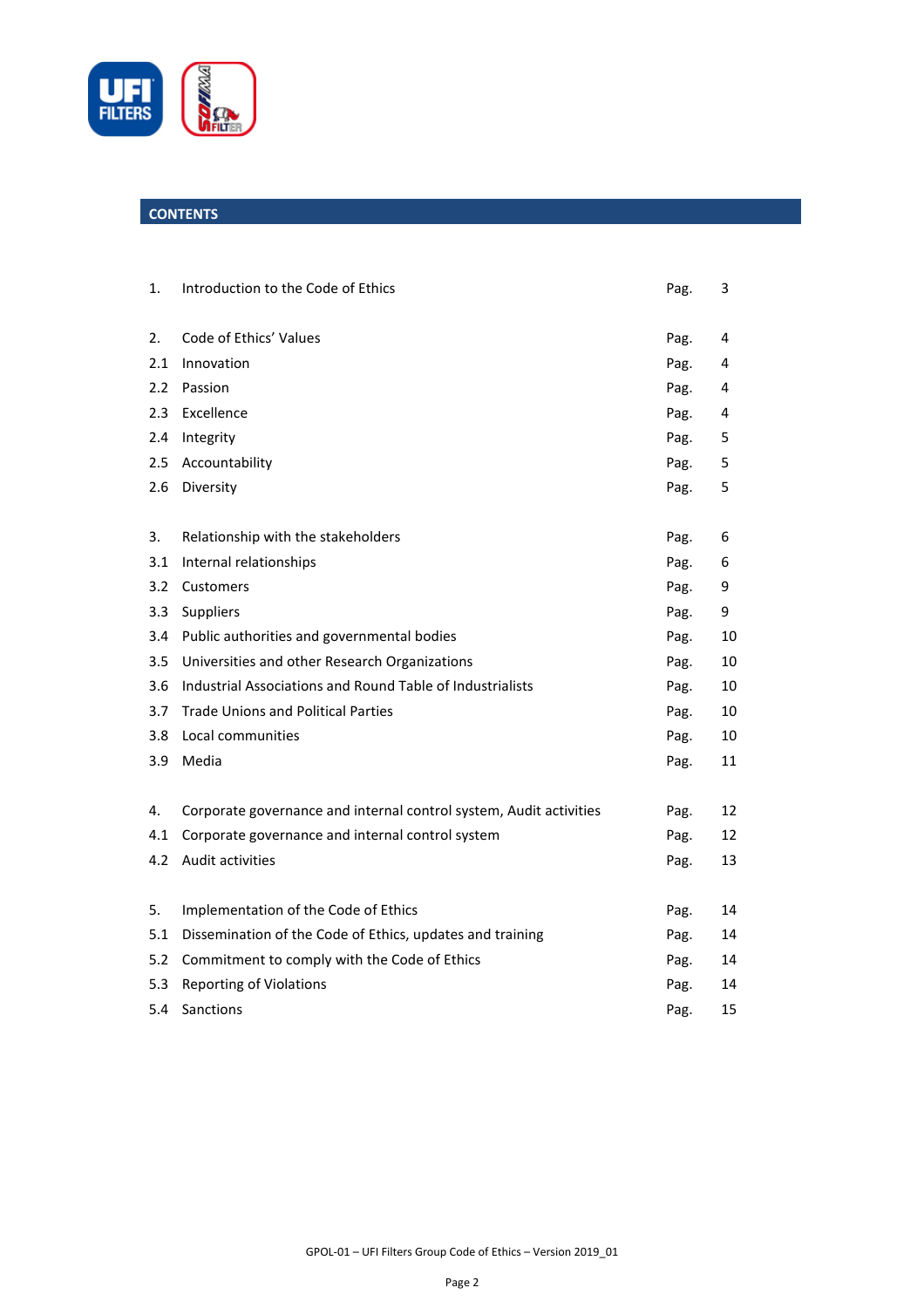

# **UFI FILTERS Group Code of Ethics**

# **1. Introduction to the Code of Ethics**

The UFI FILTERS Group performs its internal and external activities in accordance with the principles and values set out in this Code of Ethics.

The UFI FILTERS Group fosters the ethical values in conducting the business, in the belief that business ethics must be pursued together with the business success.

This Code of Ethics has been approved by the Board of Directors of UFI Filters S.p.A., parent company of UFI FILTERS Group and summarizes the UFI FILTERS Group's business conduct Values as well as the UFI FILTERS Group recommendations to act and commit in all business activities in compliance and pursuing these values.

This Code of Ethics is addressed to all the UFI FILTERS Group directors, officers, managers, employees, workers and of all other individuals who act on behalf of UFI FILTERS Group companies.

Furthermore, UFI FILTERS Group shall use its best endeavors to ensure that this Code of Ethics is considered as a best practice model of business conduct by those third parties with whom the UFI FILTERS Group companies maintains business relationships such as counsels, advisors, agents, dealers, distributors, customers and suppliers.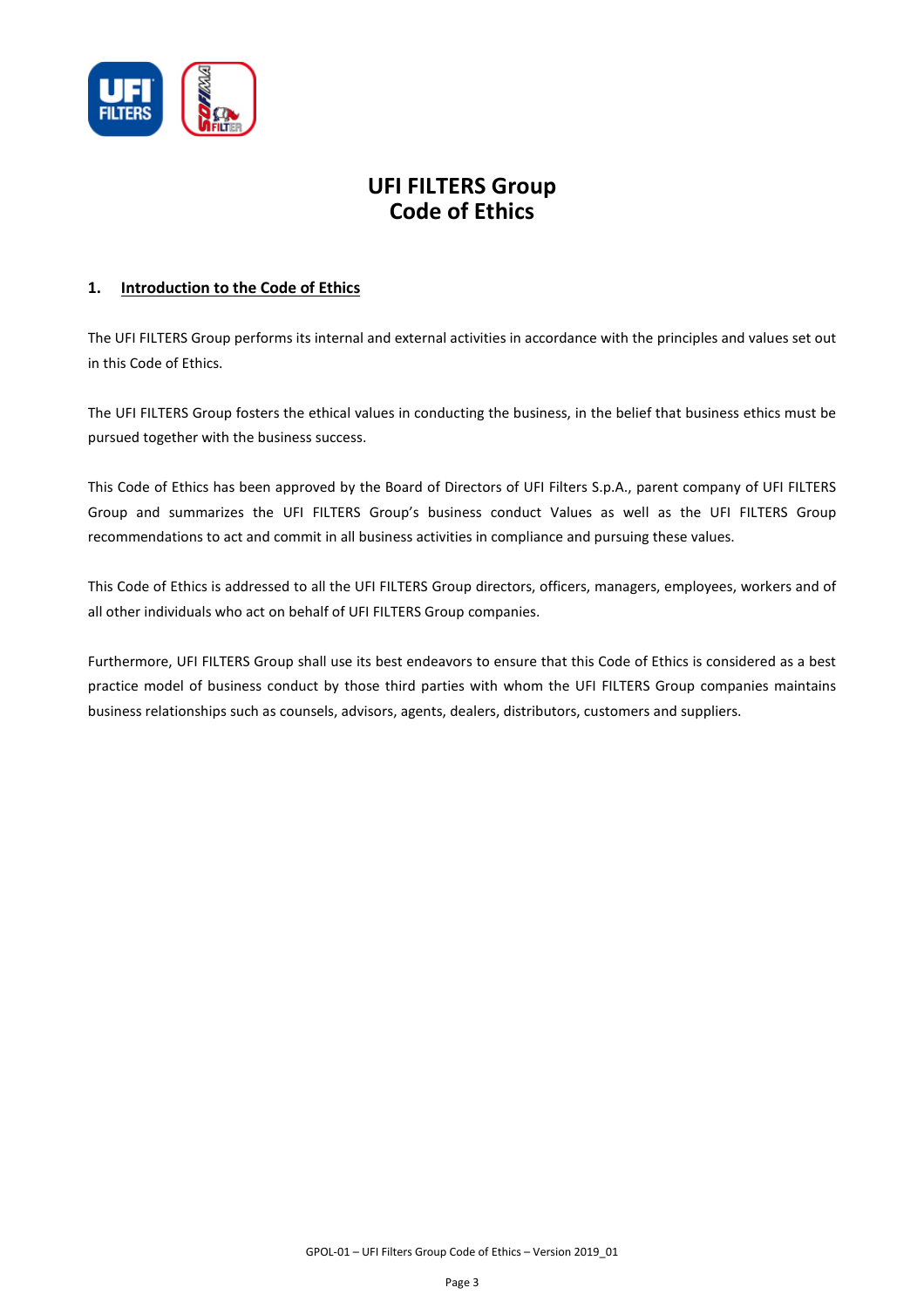

# **2. Code of Ethics' Values**

This Code of Ethics is applied in all the countries in which UFI FILTERS Group operates and it applies to all aspects of the business of UFI FILTERS Group.

The "Values" of ethical conduct adopted by UFI FILTERS Group and shared throughout its entire organization are:

- 1. **Innovation**: being one step ahead
- 2. **Passion**: being driven by passion and heart
- 3. **Excellence**: delivering superior results, so that we are always chosen by the best
- 4. **Integrity**: operating in adherence to moral and ethical principles
- 5. **Accountability**: achieving our goals respecting our values
- 6. **Diversity**: appreciating and valuing our differences

# *2.1 Innovation: being one step ahead*

We are not content with the status quo and understand that success can only be achieved through change, and change fosters innovation and development, which are the precursors to greatness.

We are lean, flexible and open to new ideas.

We are never satisfied with our results, because we are always looking ahead for new ways to innovate. We focus on the positive and what is actionable in order to grow.

Relentless innovation gives us energy and opportunities to celebrate what we are doing well, and envision where we want to go.

# *2.2 Passion: being driven by passion and heart*

We show our passion to serve through serving others, meaning: all of our UFI FILTERS Group employees, our business partners and our customers.

We deem that persons who make secondary their own interests, and therefore serve the greater interest of the organization with passion, are likely to achieve their objectives.

A passion to serve is creating a culture that puts our employees, partners and customers at the heart of our organization.

# *2.3 Excellence: delivering superior results, so that we are always chosen by the best*

Our belief in Excellence reflects our firm passion and adamant commitment to strive for the best solution and satisfaction for our customers.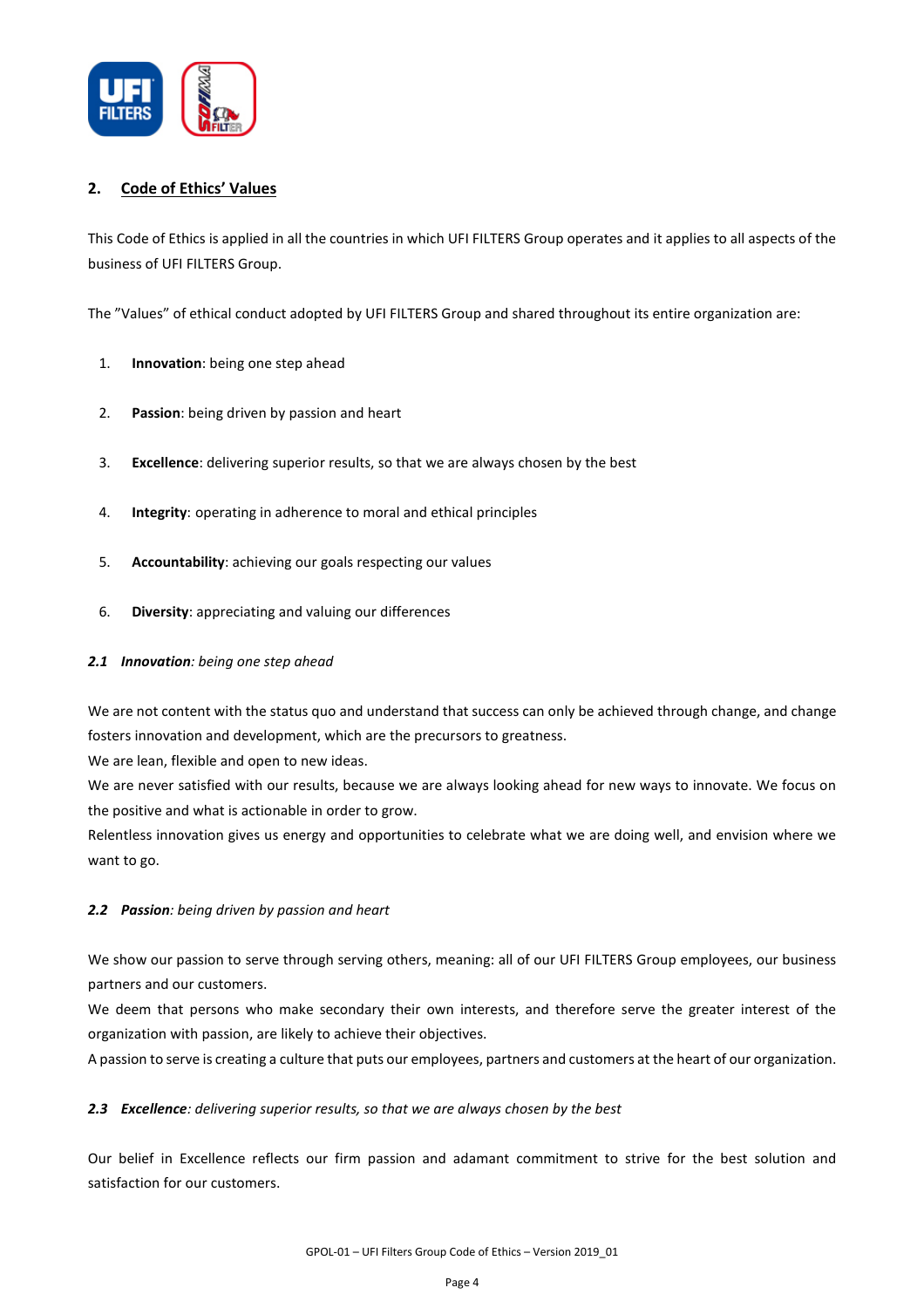

Excellence is the main driver to achieving goals efficiently and effectively, and to triggering our potential and stretching our limits.

# *2.4 Integrity: operating in adherence to moral and ethical principles*

We act with integrity in all of our actions, and in a manner consistent with all applicable laws, honesty and fairness in all activities, and strive for excellence in all matters of ethical conduct.

Operating in adherence to moral and ethical principles is the pillar of any good relationship, and acting with this integrity is the basis for mutual trust with others.

# *2.5 Accountability: achieving our goals respecting our values*

The value of accountability is the willingness to take responsibility for one's own actions, and we are accountable for our own results.

Accountability means more than just doing our job. It includes an obligation to make things better, to pursue excellence, and to do things in ways that further the goals of our organization. Being accountable means that we are answerable for our actions and the actions of our teams.

# *2.6 Diversity: appreciating and valuing our differences*

We respect the dignity of each individual whether it is a colleague, a partner, a customer or a simple person we make contact with. We support an environment where people of different backgrounds can reach their fullest potential with equal access to opportunities.

We foster an environment where trust and openness are the norms.

We strive to understand others and actively listen to their concerns and perceptions. We collaboratively resolve problems in a way that is respectful towards individuals. Diversity is a valuable asset.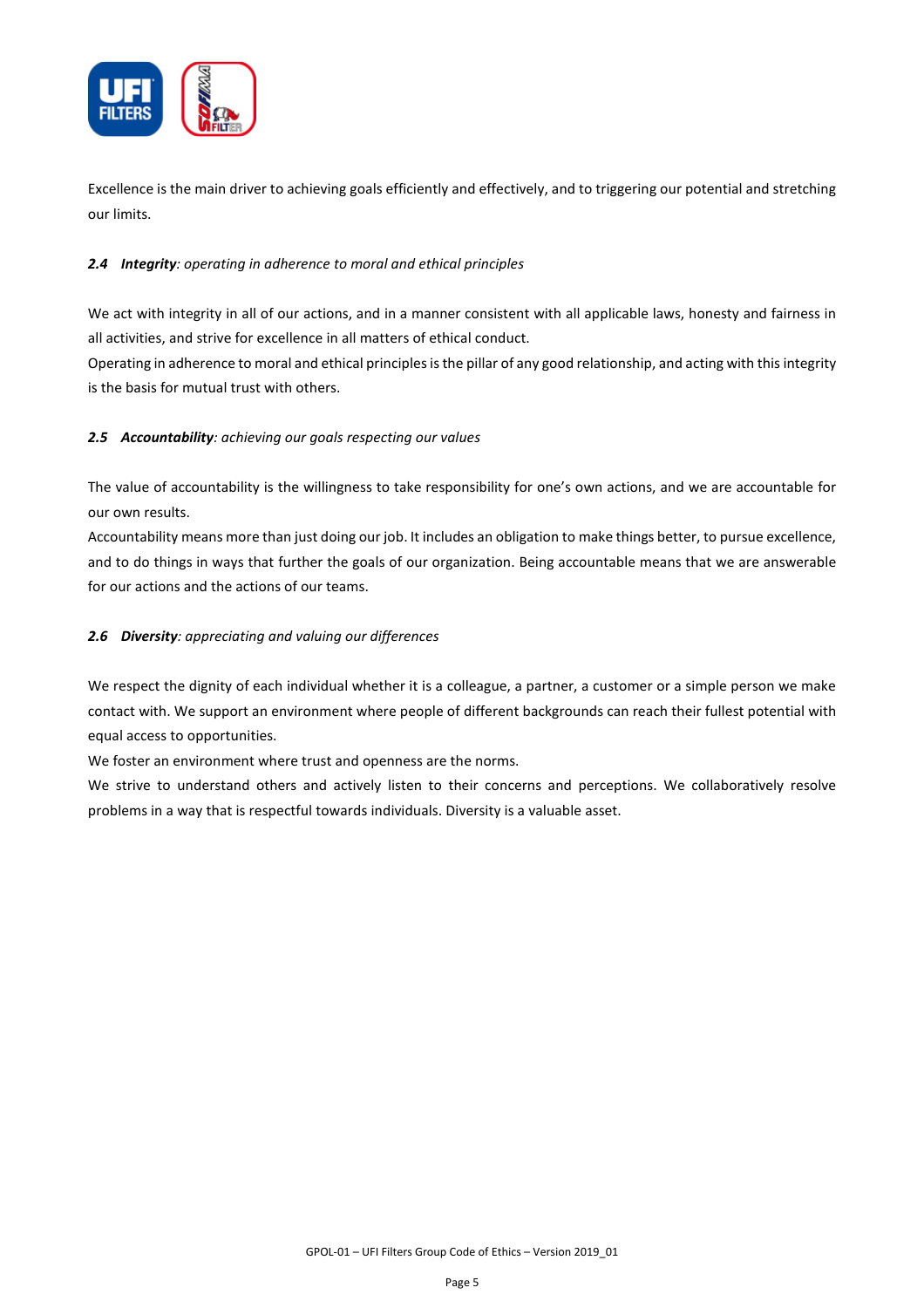

# **3. Relationship with the stakeholders**

The UFI FILTERS Group is committed to conducting and improving its relationships with all of its stakeholders; for this purpose the UFI FILTERS Group ensures that all its activities are performed in good faith, with loyalty, fairness, transparency and with due respect for the UFI FILTERS Group's Code of Ethics' Values.

# *3.1 Internal relationships*

The Code of Ethics is considered to be an integral and important part of UFI FILTERS Group personnel employment relationship. Consequently the UFI FILTERS Group expects that all directors, officers, managers and other employees and workers strictly comply with all of the provisions of the Code of Ethics. Any violation will be treated seriously and sanctions will be imposed accordingly: termination of employment may occur in specific cases. All directors, officers, managers and other employees and workers shall:

- $\checkmark$  read and understand the Code of Ethics and, if necessary, attend training courses;
- $\checkmark$  act and behave in a manner consistent with the Code of Ethics, refraining from any conduct that might damage the UFI FILTERS Group or jeopardize the UFI FILTERS Group's reputation;
- $\checkmark$  promptly and in good faith report any violations of the Code of Ethics to the competent Regional Whistleblowing Committee and/or to the Supervisory Board as the case may be;
- $\checkmark$  adhere to all internal procedures introduced by the relevant UFI FILTERS Group company with the purpose of complying with the Code of Ethics or of identifying violations of the Code of Ethics;
- $\checkmark$  consult with the Legal Department for explanations regarding interpretation of the Code of Ethics;
- $\checkmark$  cooperate in any investigation regarding Code of Ethics violations, maintaining strict confidentiality regarding the existence of said investigations and participating actively, where requested, in audit activities on the implementation of the Code of Ethics.

# *Safe and healthy work environment*

UFI FILTERS Group is committed to take care of the moral integrity and physical wellbeing of its employees, workers and of all other individuals who act on behalf of UFI FILTERS Group. UFI FILTERS Group recognizes health and safety in the workplace as a fundamental right of employees and workers and a key element of the UFI FILTERS Group's sustainability. To that end, the UFI FILTERS Group promotes responsible and safe behaviour and adopts all measures required by technological changes to guarantee a safe and healthy work environment. The UFI FILTERS Group also seeks to ensure industry leading working conditions, in accordance with principles of hygiene, industrial ergonomics and individual organizational and operational processes. The UFI FILTERS Group believes in and actively promotes the dissemination of a culture of accident prevention and risk awareness among workers, in particular through the provision of adequate training and information. Employees and workers are required to be personally responsible and to take the preventive measures established by the UFI FILTERS Group for the protection of their health and safety and communicated through specific directions, instructions, information and training. Each employee and/or worker is responsible for proper management of safety and should not expose him/herself or other workers to dangers, which could cause injuries or be damaging for themselves. Employees and workers and all other individuals who act on behalf of UFI FILTERS Group are also required to prevent any situation which may prevent the best work environment, such as: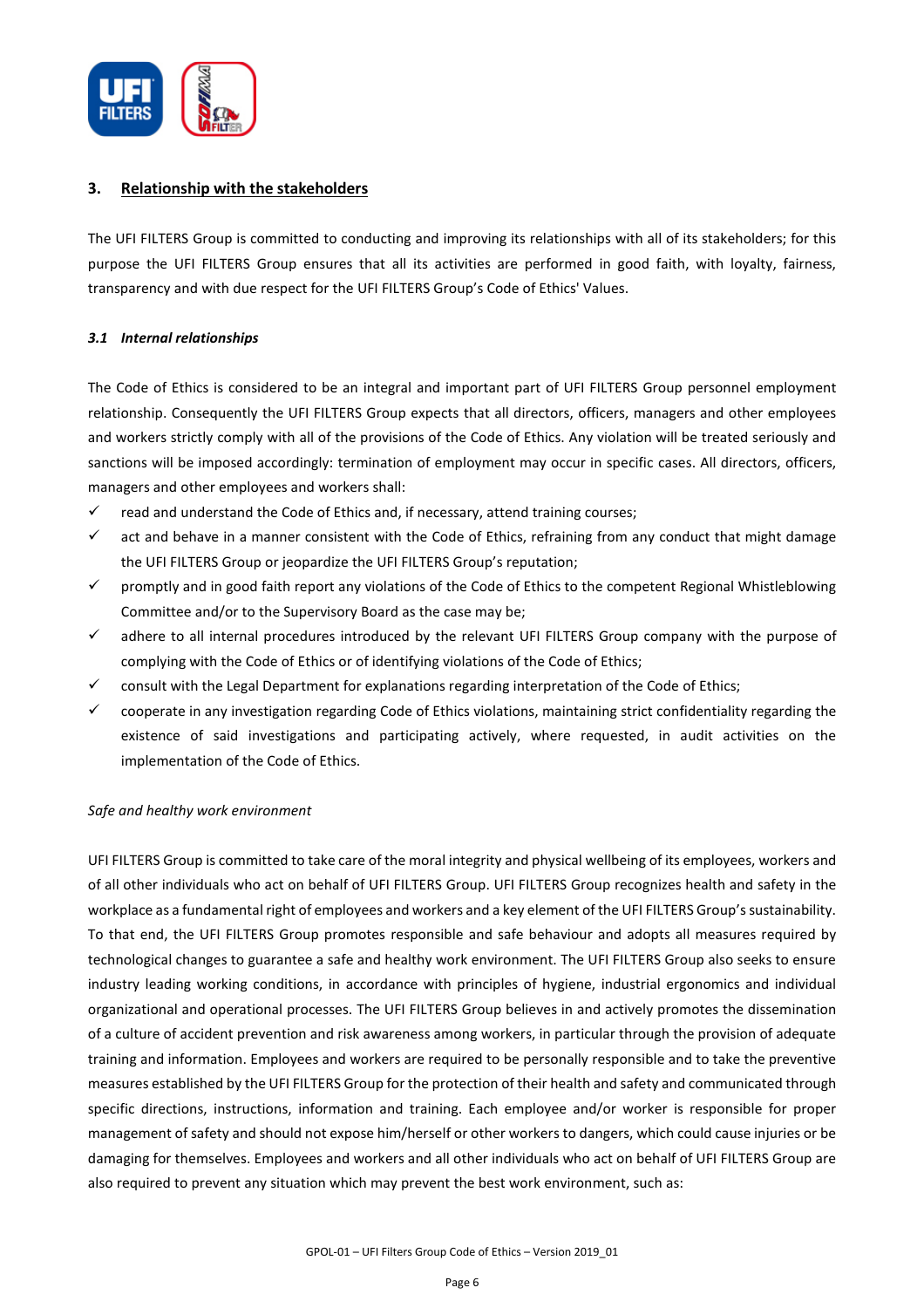

- being at work under the influence of alcohol, drugs or similar substances;
- not using protective items where they are obligatory;
- not respecting the non-smoking regulations.

#### *Respect of individuals*

Any UFI FILTERS Group company is committed to guarantee respect of individuals and to prevent discriminatory behaviour of any kind. The UFI FILTERS Group requires the collaboration of everyone to maintain the respect for the dignity, honour and reputation of every individual. The UFI FILTERS Group ensures the respect of personal rights regarding race, class, nationality, religion, sexual orientation, disability, age, political or trade union affiliations. The UFI FILTERS Group requests all addressees of the Code of Ethics to follow the legal requirements regarding the dignity of men and women at work, avoiding and reporting any form of sexual or moral harassment. Any UFI FILTERS Group company is committed to prevent any bullying or violent behaviour (psychological abuse, harassment, persecution, demotion, marginalization, humiliation, slander, ostracism, etc) carried out by superiors or colleagues on workers. Workers who consider themselves to have been subject to the above may refer the incident to the Competent Regional Whistleblowing Committee and/or to the Supervisory Board as the case may be, who will determine any effective violation of the Code of Ethics.

#### *Equal opportunities*

The UFI FILTERS Group is committed to providing equal opportunities to all its personnel, both on the job and in their career advancement. The head of each department shall ensure that in every aspect of the employment relationship, such as recruitment, training, compensation, promotion, transfer and termination, employees and workers are treated according to their abilities to meet job requirements and all decisions are free from any form of discrimination, in particular, discrimination based on race, gender, sexual orientation, social and personal position, physical and health condition, disability, age, nationality, religion or personal beliefs.

#### *Hiring*

Hiring should be made according to the appropriate labour legislation where applicable. Once hired, every employee and worker should receive details of their remuneration, rules and procedures to avoid health and safety risks, and internal rules about data privacy and use of computer equipment. The treatment of employees and workers is in accordance with their level of service, duties performed and professional qualifications. For the same duties the same training opportunities should be available.

#### *Remuneration and working hours*

Compensation and benefits paid to the UFI FILTERS Group's personnel will satisfy at least the applicable legal requirement. In relation to working time and paid leave, UFI FILTERS Group complies with local legislation and business practices of the country in which operates.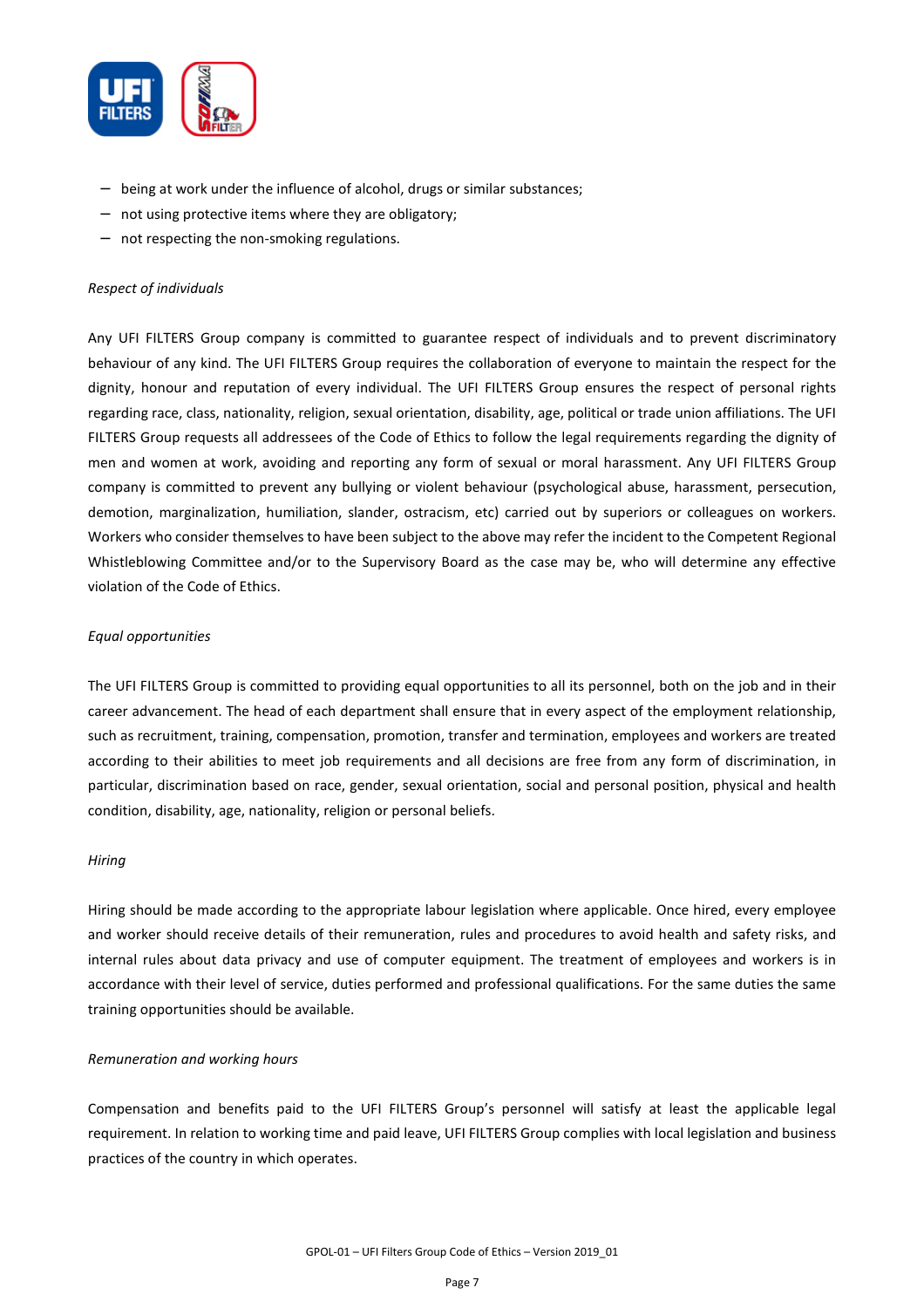

#### *Personnel's behaviour*

Employees and workers are committed to respect duties included in this Code of Ethics and local law and to carry out their duties with integrity, correctness, loyalty and in good faith. It is required that a decorous dress code is followed, that appropriate language is used, and in general that a behaviour based on mutual respect is respected.

# *Conflict of interest*

UFI FILTERS Group directors, officers, managers and other employees and workers should avoid any situation or activity which could give rise to a possible conflict. It is forbidden, whilst carrying out duties for the UFI FILTERS Group, to enter into economic relationships – either personally or through immediate family members – which would be in conflict with the interests of the same UFI FILTERS Group, such as having economic relations with a supplier either directly or through immediate family members or accepting money or other consideration from persons or companies who intend to enter into relations with the UFI FILTERS Group companies. When there is the risk of such occurrence of a conflict of interest, the employee or worker is obliged to communicate this to the Competent Regional Whistleblowing Committee and/or to the Supervisory Board as the case may be.

#### *Outside Activities*

All UFI FILTERS Group directors, officers, managers, employees and workers shall not serve on board of directors of other companies without UFI FILTERS Group's approval and shall not undertake in other business activities that may interfere with their UFI FILTERS Group related duties.

# *Gifts*

Employees and workers may not ask, either for themselves or for others, gifts or other gratuities; neither should they accept them, except where they are of insignificant value, in order that third party may obtain benefit from the UFI FILTERS Group companies. Gifts and gratuities offered must be communicated to the internal control bodies or to Competent Regional Whistleblowing Committee and/or to the Supervisory Board as the case may be so that they can carry out an evaluation. UFI FILTERS Group has also established a standard behaviour for gifts to third parties. For this reason, employees may not offer gifts or other consideration to third parties who may attempt to receive preferential treatment from the UFI FILTERS Group companies.

#### *Obligations regarding company information and assets*

Every employee and worker is obliged to refrain from communicating to third parties, without specific authorization, confidential information regarding projects or bids in process, agreements or company procedures. For the sake of clarity, research projects for new products, current research and contract conditions with both suppliers and customers are strictly confidential: they must not be distributed outside the UFI FILTERS Group without specific authorisation. UFI FILTERS Group assets include physical assets, for example plant and machinery, tooling, motor vehicles, furniture, computer hardware and software, as well as intangibles such as know-how, technical knowledge and confidential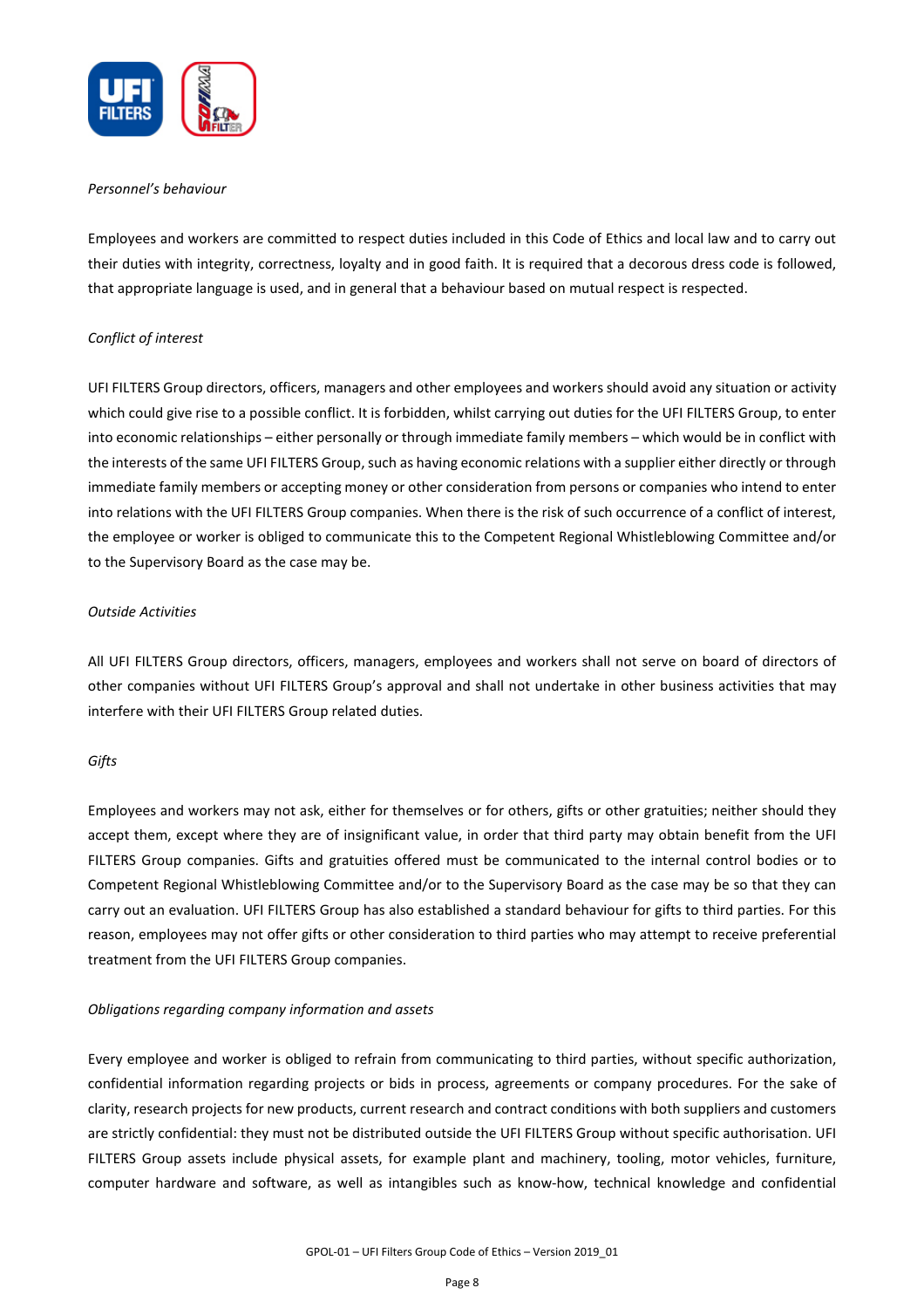

information developed within the UFI FILTERS Group. The protection and conservation of these assets is a fundamental value for the UFI FILTERS Group and employees and workers are responsible while carrying out their duties, not just to protect those assets but also to prevent fraudulent or improper use; all UFI FILTERS Group directors, officers, managers and other employees and workers have the responsibility to protect the such assets and resources against loss, theft, and unauthorized use or disposal.

# *Use of IT equipment, internet and e-mails*

Computers, laptops, smartphones, etc., are entrusted to employees by specific authorizations. These instruments are work instruments and are not assigned for private used. They must only be used for professional purposes, by means of programmes which are strictly necessary, installed and authorized by IT manager. Installation of unauthorised programmes is forbidden. Where a UFI FILTERS Group computer has access to the internet, it may only be used for work purposes and however according to any internal guidelines. The email addresses of UFI FILTERS Group employees are a company asset and as such they must be limited exclusively to professional purposes; it being understood that UFI FILTERS Group may have access to such email addresses to protect company's interests.

# *Privacy and data protection*

The UFI FILTERS Group assures the privacy of its personnel according to the provisions of local laws and commits to keep personal data private, except when required by law and when the employee gives his specific authorization.

# *Accountability and accounting principles*

The UFI FILTERS Group fully respects the principles of transparency, completeness and accuracy of the information contained in the accounting records. All UFI FILTERS Group directors, officers, managers, employees and workers are responsible for ensuring that such principles are respected.

Respect of the applicable law and regulations, accuracy and clearness of data and processes shall lead the preparation of the accounts, budget and financial statements.

UFI FILTERS Group directors, officers, managers, employees and workers must give utmost and prompt collaboration to all the internal control bodies, the statutory auditors, the Competent Regional Whistleblowing Committee and the Supervisory Board (as the case may be), who in the carrying out of their duties may request information and documentation about the accountability of any UFI FILTERS Group company (as set forth under Section 4).

# *3.2 Customers*

The UFI FILTERS Group aspires to fully meet the expectations of its customers. All directors, officers, managers, employees, workers and of all other individuals who act on behalf of UFI FILTERS Group companies should act so as to exceed customers expectations and continuously improve the quality of the UFI FILTERS Group products and services. The UFI FILTERS Group considers of utmost importance that its customers are always treated fairly and honestly and therefore demands to its directors, officers, managers, employees, workers and to the other individuals to whom the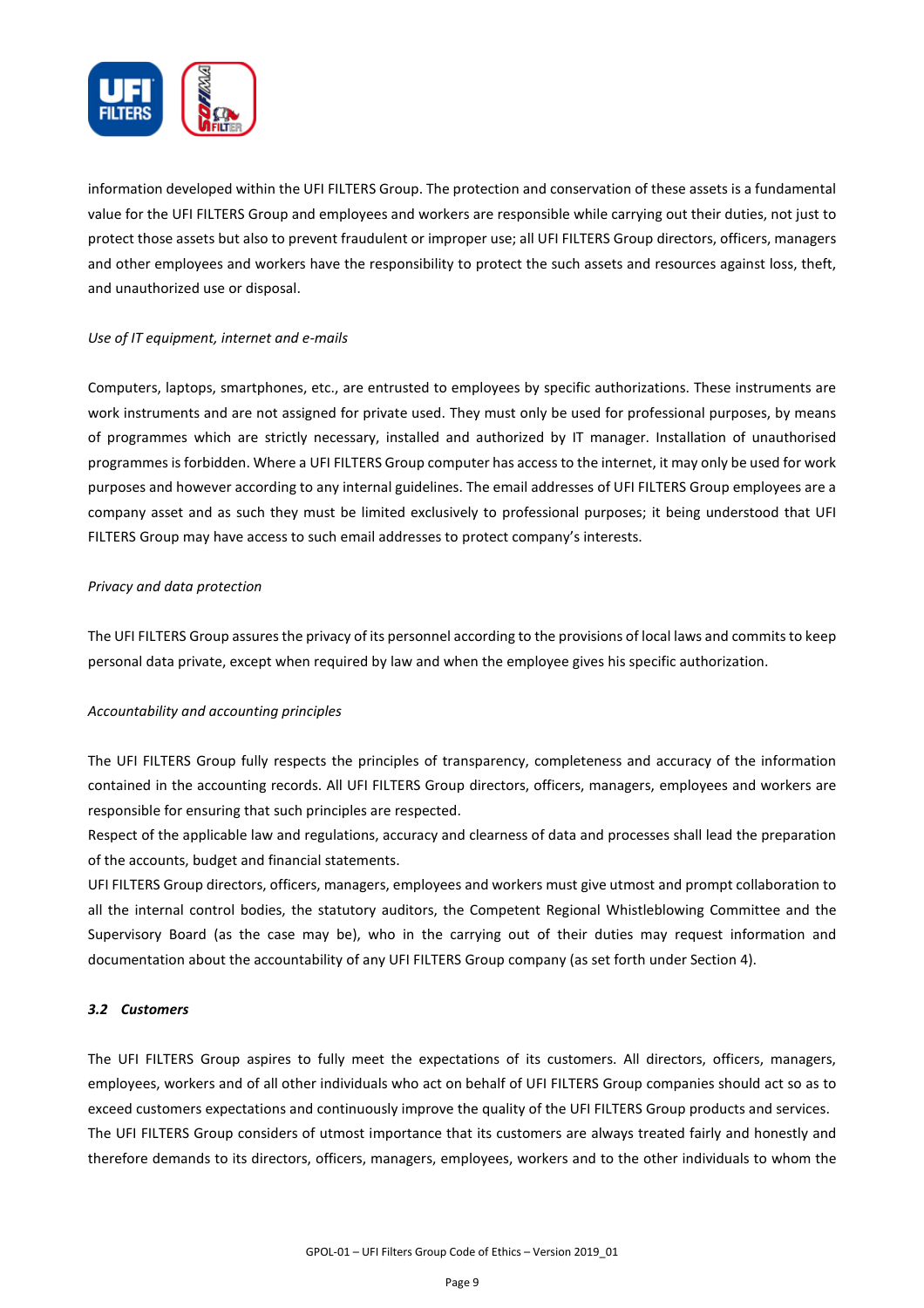

Code of Ethics applies, to manage any relationship and contact with customers with honesty, professional integrity and transparency.

Any relationship between any of the UFI FILTERS Group companies and their customers shall not discriminate unfairly between customers in dealing with them nor shall they unfairly use bargaining position to a customer's disadvantage.

# *3.3 Suppliers*

The procurement and supply process plays a vital role in improving the UFI FILTERS Group's overall structural competitiveness. In order to constantly ensure the highest level of customer satisfaction at all times, the UFI FILTERS Group selects suppliers, through the use of adequate and objective methods, on the basis of the quality, innovation, costs and services offered, as well as their social and environmental performance and the values outlined by the Code of Ethics.

All UFI FILTERS Group directors, officers, managers and other employees and workers are expected to establish and maintain stable, transparent and cooperative relations with suppliers.

# *3.4 Public authorities and governmental bodies*

Relations with public authorities and governmental bodies shall be managed only by duly designated managers and other individuals who act on behalf of UFI FILTERS Group.

All such relations must be transparent and conducted in accordance with UFI FILTERS Group's Code of Ethics' Values. The UFI FILTERS Group will fully co-operate with regulatory and governmental bodies and should one or more UFI FILTERS Group companies be subjected to legitimate inspections by the public authorities, the UFI FILTERS Group will provide its full cooperation.

# *3.5 Universities and other Research Organizations*

The UFI FILTERS Group is also committed to contributing to the technological development and to collaborating with universities and other organizations in researching and developing innovative solutions in the fields of fluid filtration and fluid process solutions.

# *3.6 Industrial Associations and Round Table of Industrialists*

Any lobbying activity shall be conducted only where permitted by applicable law and in strict compliance with such laws and, in any case, in full observance of the Code of Ethics and of any procedures to such extent specifically provided by the UFI FILTERS Group.

The UFI FILTERS Group aims to contribute positively to the future development of regulations and standards in the automotive industry and in all other sectors of relevance for the fields of fluid filtration and fluid process solutions.

# *3.7 Trade Unions and Political Parties*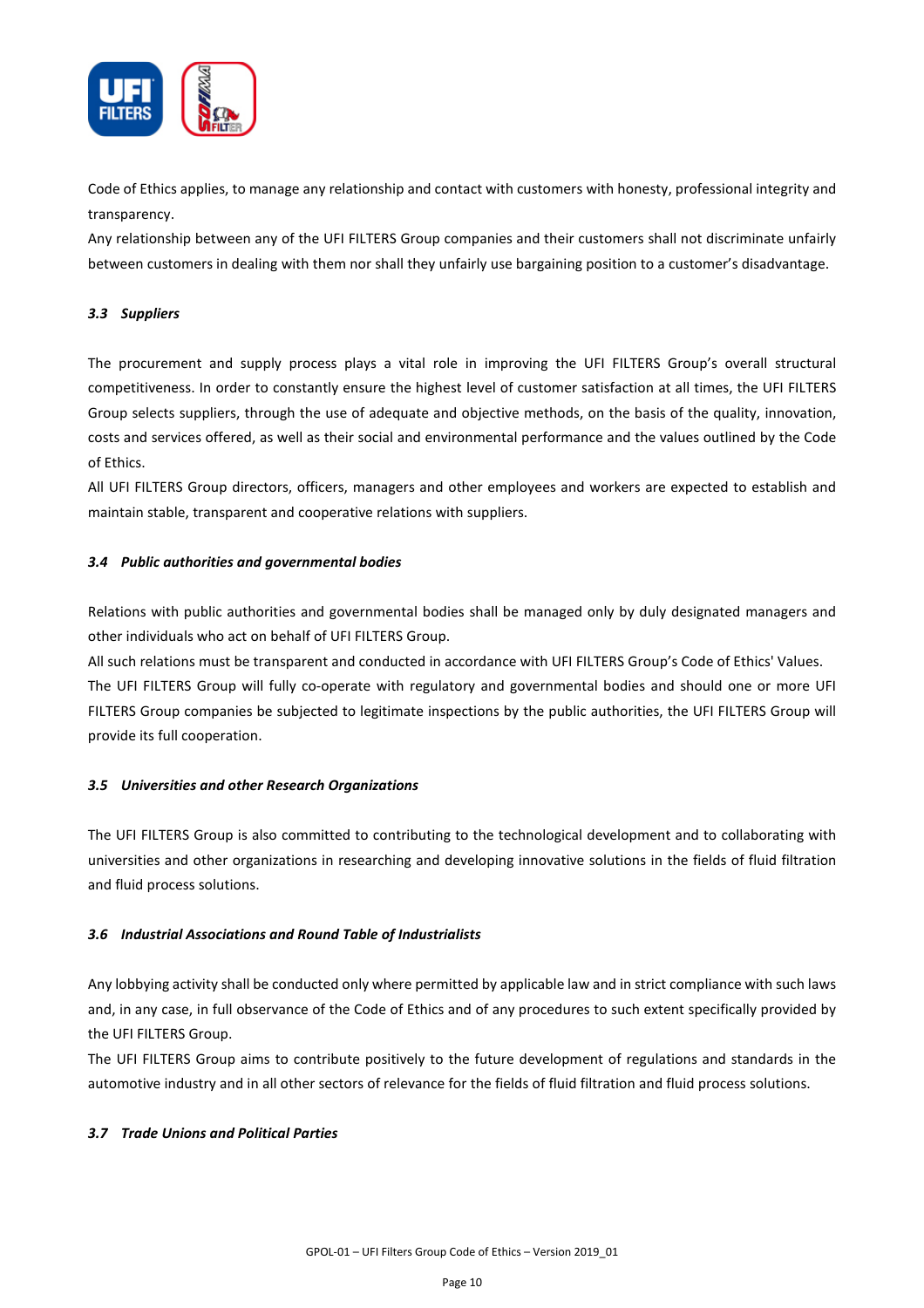

Any relationship of the UFI FILTERS Group with trade unions, political parties and representatives or candidates thereof shall be conducted with the highest level of transparency and fairness and in strict compliance with applicable laws. Contributions of money, goods, services, or other benefits are prohibited unless required or expressly permitted by law and, in the latter case, authorized by the duly empowered corporate bodies of the relevant company of the UFI FILTERS Group.

Any contribution made or activity performed by employees of the UFI FILTERS Group shall be intended only as a personal voluntary contribution.

# *3.8 Local communities*

The UFI FILTERS Group is aware that its decisions can have significant impacts, direct and indirect, on the local communities in which it operates. Accordingly, the UFI FILTERS Group shall take all reasonable steps to inform those communities of relevant actions and projects and shall promote an open dialogue to ensure that their legitimate expectations are taken into due consideration. Moreover the UFI FILTERS Group seeks to contribute to the social, economic and institutional development of local communities through specific projects.

UFI FILTERS Group personnel is asked to behave in a socially responsible manner by respecting the cultures and traditions of each country in which the UFI FILTERS Group operates and acting with integrity and good faith in order to merit the trust of the community.

# *3.9 Media*

All the communication of information to the media must be based on the principles of truth, transparency, accuracy and prudence, respecting the UFI FILTERS Group ethical Values and and in strict compliance with UFI FILTERS Group policies.

Only the persons who are responsible for media communications can provide information to media operators, or liaise in any way with them to disclose UFI FILTERS Group confidential information. No other director, officer, manager or other employee and workers may provide any information, not in the public domain, concerning the UFI FILTERS Group.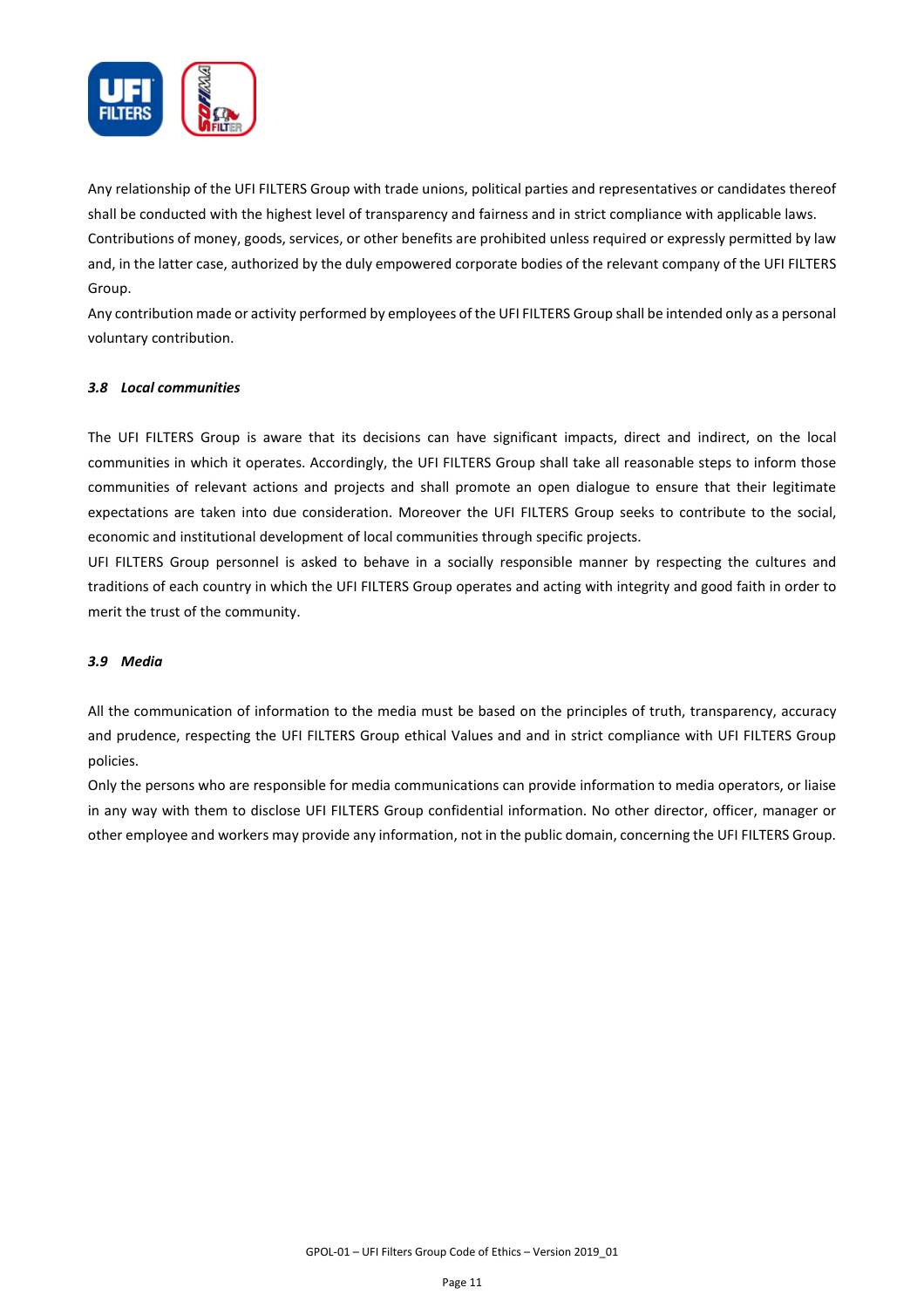

# **4. Corporate governance and internal control system, Audit activities**

# *4.1 Corporate governance and internal control system*

The Code of Ethics constitutes a fundamental element of the Corporate Governance of the UFI FILTERS Group.

Any individual within the UFI FILTERS Group having a role as supervisor, department head or company executive must act and provide leadership and guidance in accordance with the business and ethical Values, fostering transparency in business activities.

UFI FILTERS Group will do this by applying the maximum level of transparency consistent with best business practice with the aim of:

- − establishing rigorous business processes to ensure that management decisions (including those relating to investments and disposals) are based on effective risk assessment (which shall include a sound economic analysis), and provide a guarantee that company assets are properly used;
- − identifying, understanding and managing risks to all UFI FILTERS Group assets with professional diligence;
- − guaranteeing the maximum fairness and transparency in the handling of transactions with third parties;
- − ensuring that all transactions and commitments are duly authorized, verifiable and legitimate;
- − ensuring that all transactions and commitments are timely, properly and accurately recorded, accounted for and duly documented in accordance with the relevant accounting principles and best practices;
- − ensuring the production of comprehensive, accurate, reliable, clear and comprehensible financial reports on a timely basis;
- − ensuring that decisions on finance, tax and accounting issues, are made at the proper level of management and in full compliance with applicable laws;
- − ensuring the presentation of the documentation to be to be filed internally and/or to be disclosed to the public in timely fashion and making sure that this documentation is comprehensive, accurate, reliable, clear and comprehensible.

The efficiency and effectiveness of the internal control system are essential for operating the business activities, in line with the rules and Values of this Code of Ethics.

A proper internal control system ensures the following aims:

- − the efficacy and efficiency of business operations, so also guaranteeing that documents and decisions are traceable;
- − the reliability of accounting and management information;
- − the compliance with laws and regulations;
- − the safekeeping of UFI FILTERS Group assets;
- − the compliance to Code of Ethics' Values.

For all the purposes above, the recipients of the Code of Ethics are required to contribute to the constant improvement of the internal control system.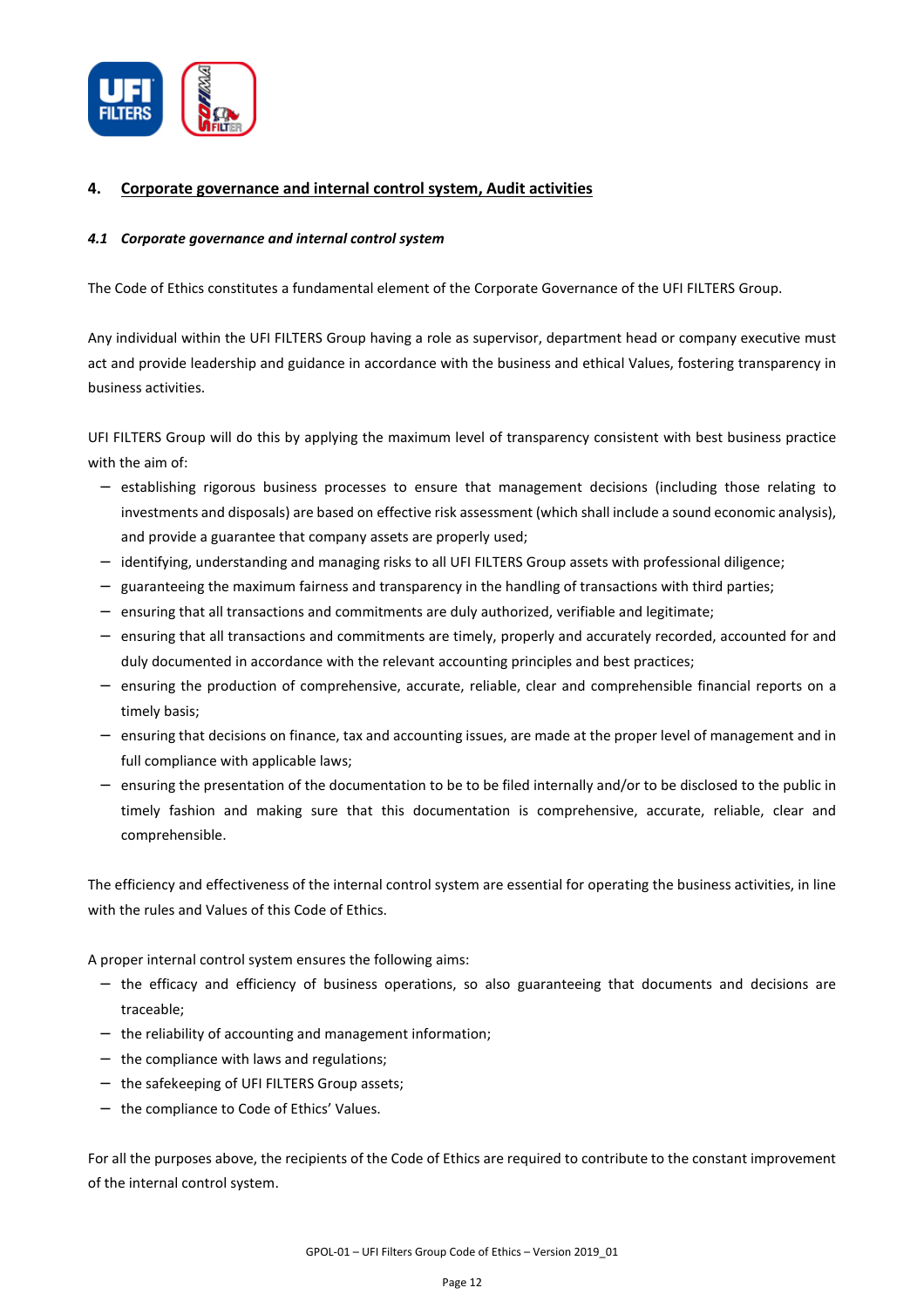

All UFI FILTERS Group directors, officers, managers, employees and workers shall act so as to maintain effective the internal control systems; to achieve this they are, inter alia, expected to keep accurate and complete internal records of all business activities and procure that appropriate authorization of transactions and commitments with business partners has been duly given by the appropriate supervisor.

In so far as they are responsible, all directors, officers, managers and other employees and workers – who are asked to cooperate on the preparation and presentation of documents to be filed internally and/or to be disclosed to the public – shall ensure that such documents are complete, accurate, reliable, clear and comprehensible.

Furthermore, business expenses are to be reported in an accurate and timely manner, they must be supported by precise documentation and must respect internal procedures.

# *4.2 Audit activities*

In carrying out their work and in connection with their separate spheres of responsibility, the internal control bodies, the statutory auditors, the competent Regional Whistleblowing Committee and the Supervisory Board (as the case may be) enjoy direct, full, and unfettered access all personnel, activities, operations, documents, archives, and assets of the business.

Specifically, both the internal audit system (which may be performed in outsourcing) and the Supervisory Board (which relevance is only for Italian UFI FILTERS Group companies) perform periodic audit activities on the operation of and compliance with the Code of Ethics and all applicable internal Policies and Procedures.

The results of such audit activities are presented to the top management of the relevant UFI FILTERS Group company and to the Chief Executive Officer of the UFI FILTERS Group parent company UFI Filters S.p.A..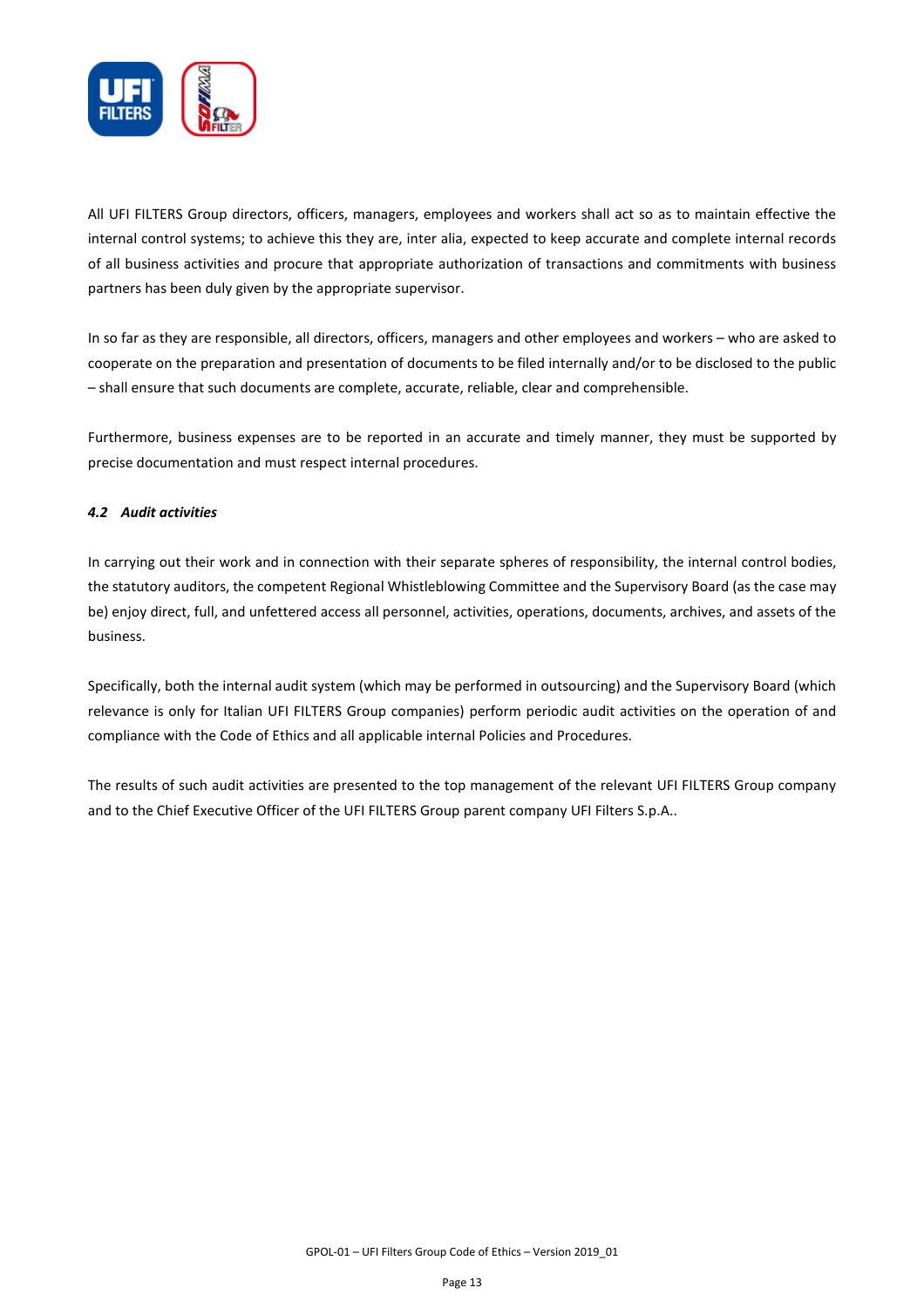

# **5. Implementation of the Code of Ethics**

# *5.1 Dissemination of the Code of Ethics, continual improvement and training*

The UFI FILTERS Group is responsible for the timely dissemination of the Code of Ethics throughout the UFI FILTERS Group and to all persons to whom the Code of Ethics is addressed.

UFI FILTERS Group shall review the Code of Ethics regularly (at least on yearly basis), to ensure its full effectiveness and to adopt potential improvements on the basis of any newly introduced best practices or suggestions coming from audit activities.

The UFI FILTERS Group shall ensure that all amendments and improvements to the Code of Ethics are provided on a timely basis to all persons to whom the Code of Ethics is addressed.

The UFI FILTERS Group undertakes to provide appropriate training activities on the right implementation of Code of Ethics.

Furthermore, the UFI FILTERS Group shall offer any additional support in relation to any question regarding the interpretation of the Code of Ethics.

# *5.2 Commitment to comply with the Code of Ethics*

The UFI FILTERS Group commits to achieving the highest standards of best practice in relation to the Values set forth in this Code of Ethics and requires that the conduct of all the recipients of this Code of Ethics is consistent with such Values.

Accordingly, there is a duty on all recipients of this Code of Ethics to avoid any action that conflicts with the general Values stated herein.

Every director, officer, manager, employee, worker and other person who act on behalf of UFI FILTERS Group companies plays a fundamental role in how well UFI FILTERS Group adheres to these Values.

If any director, officer, manager, employee, worker or other person who act on behalf of UFI FILTERS Group companies, thinks that these Values are being violated, or has a problem applying them, or has any suggestion about these Values, he/she is invited to discuss the issue with his/her manager.

The UFI FILTERS Group encourages personnel to solicit guidance from the Legal Department, the HR Department and the Supervisory Board (where applicable) in any situation regarding the Code of Ethics in which they may be in doubt as to the most appropriate behaviour.

Furthermore, for queries relating to specific provisions or requiring clarification of the Code of Ethics, employees are also encouraged to contact the Legal Department, the HR Department and/or the Supervisory Board (where applicable).

# *5.3 Reporting of Violations*